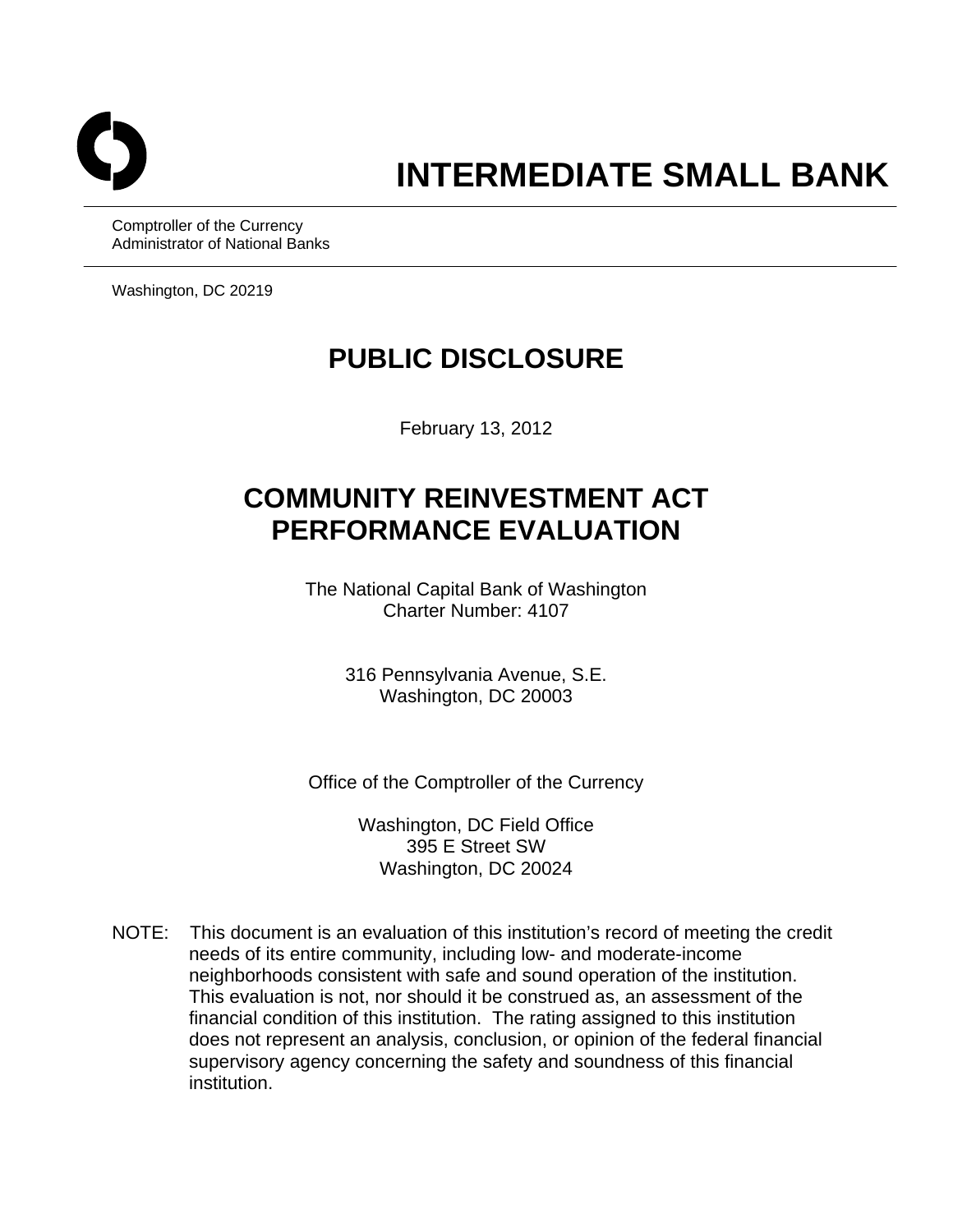#### **INSTITUTION'S CRA RATING: This institution is rated Satisfactory.**

#### **The Lending Test is rated: Satisfactory. The Community Development Test is rated: Satisfactory.**

The major factors supporting the institution's rating include:

- The National Capital Bank of Washington's (NCB) average loan-to-deposit ratio is more than reasonable, and meets the standards for outstanding performance;
- A substantial majority of the NCB's loans were originated within the bank's assessment area;
- NCB's record of lending to businesses of different sizes reflects reasonable penetration;
- The geographic distribution of loans reflects reasonable dispersion of low- and moderate- income census tracts within the assessment area; and
- NCB's responsiveness to community development needs and opportunities in its assessment area is adequate considering the bank's size, financial capacity, and competition for community development opportunities.

## **Scope of Examination**

National Capital Bank of Washington (NCB) was evaluated under the Intermediate Small Bank examination procedures, which assesses the bank's performance under the lending test and the community development (CD) test. The lending test evaluates the bank's record of meeting the credit needs of its assessment area (AA) though its lending activities. The CD test evaluates the bank's responsiveness to the CD needs in its AA through CD lending, qualified investments, and community development services.

The lending test for NCB covers its performance from January 1, 2009, through December 31, 2011, as this is representative of its lending strategy since the last CRA examination. Based upon the bank's internally prepared loan report, we determined the bank's primary loan product is business lending. The evaluation period for the CD test is from January 1, 2009 through January 31, 2012. CD loans, investments, and services submitted by management were verified to ensure that they met the regulatory definition for community development.

## **Description of Institution**

The National Capital Bank of Washington (NCB), established in 1889, is an independent, intrastate community bank headquartered in the District of Columbia (DC). As of December 31, 2011, NCB had total assets of \$368.5 million and Tier 1 capital of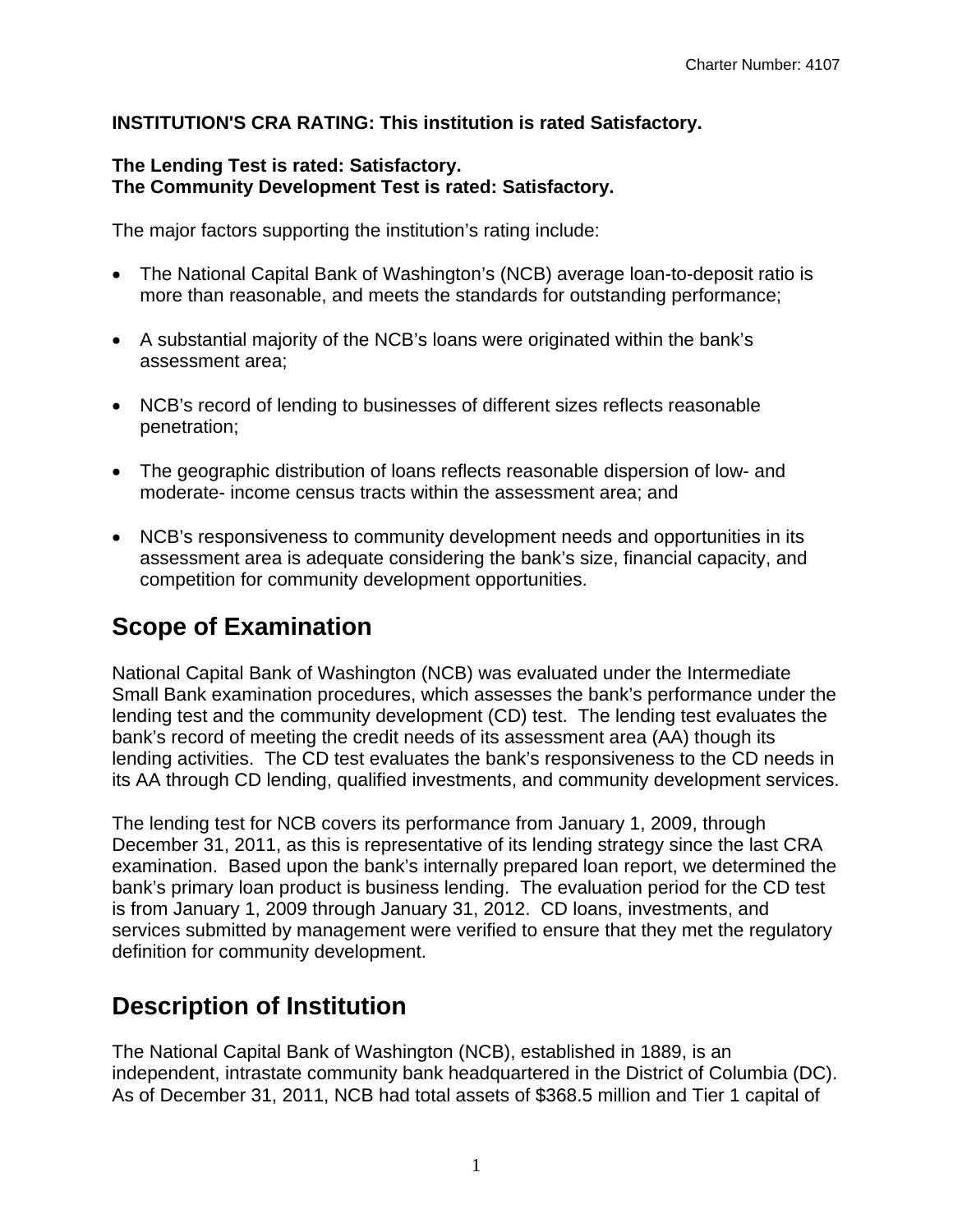\$39 million. NCB does not have any subsidiaries or affiliates.

NCB's main office is located on Pennsylvania Avenue near the United States Capitol. In addition to its main office, NCB has a branch located on  $44<sup>th</sup>$  street in Friendship Heights, a community located within the city limits of Washington, DC.. The main office and the Friendship Heights office are open weekdays from 9:00AM until 3:00PM and until 6:00PM on Friday. The main office offers walk-up hours from 8:00AM to 7:00PM Monday through Friday. Both branches are open from 10:00 AM to 1:00PM on Saturday. The main office and the Friendship Heights office have full service Automated Teller Machines (ATMs). In addition to these two full service ATM's, NCB has six limited service ATMs in DC. There were no branches opened or closed, and there were no mergers or acquisitions during the evaluation period.

NCB is a full service community bank offering a standard range of retail and commercial banking services. Its retail services include checking accounts, savings programs, money-market accounts, certificates of deposit, consumer loan programs, and residential mortgages. Its commercial services include business checking accounts, money-market accounts, commercial mortgages, and lines or letters of credit. In addition, NCB offers a full range of investment products and services.

As of December 31, 2011, NCB reported net loans and leases of \$257 million or 70 percent of total assets. The loan portfolio is comprised of: 84 percent real estate loans, 14 percent commercial and industrial loans, and 2 percent consumer loans. Based on an internally prepared loan report, NCB's primary lending activity was business lending. Competition is strong and includes local community banks and branches of larger regional and national banks. NCB's main competitors continue to be: E\*Trade Bank, Capital One Bank, Wells Fargo Bank, and Bank of America.

There are no financial or legal impediments hindering NCB's ability to help meet the credit needs of the communities it serves.

NCB's last Public Evaluation (PE), dated January 6, 2009, was rated Satisfactory.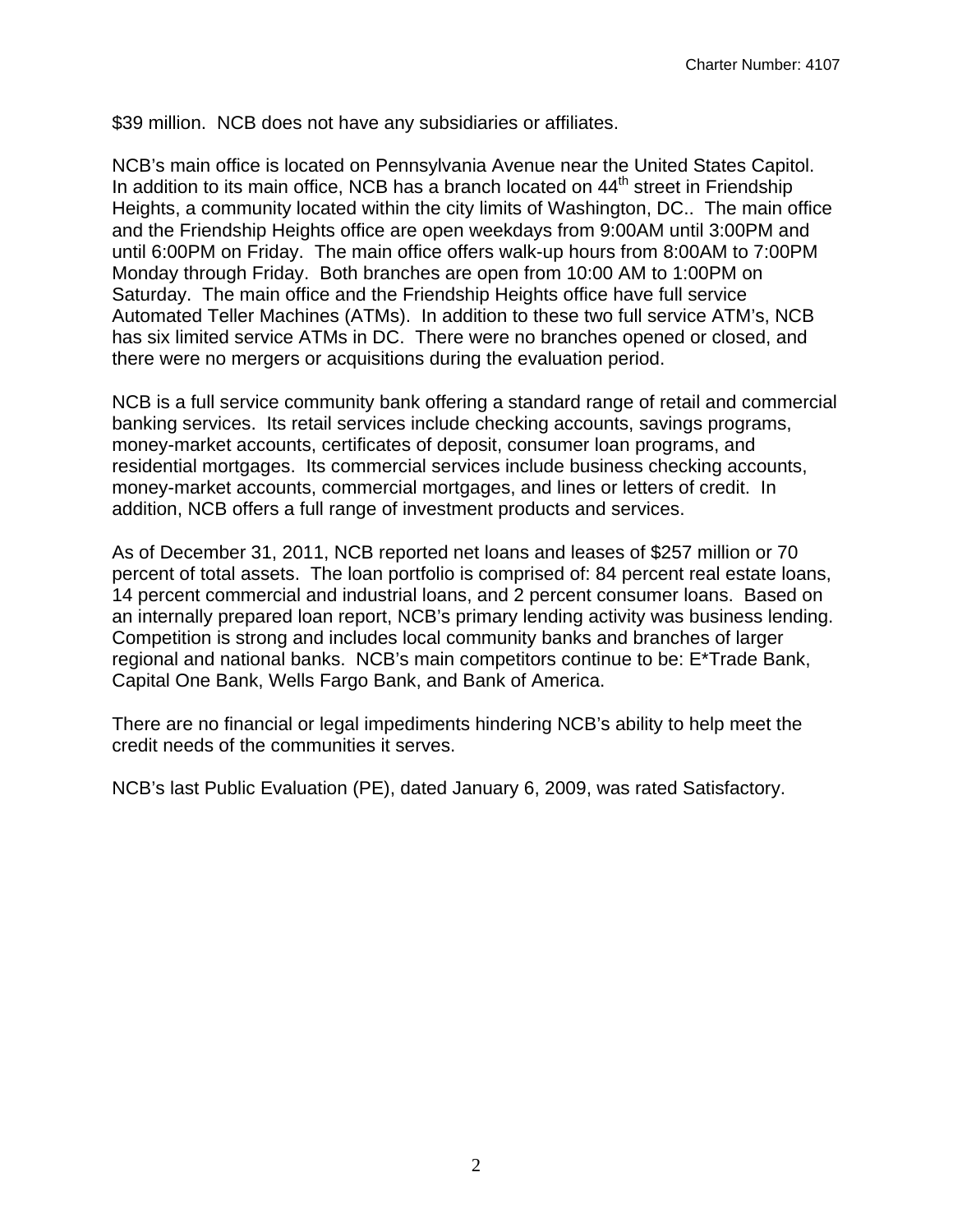## **Description of Assessment Area(S)**

NCB has designated an assessment area that includes eight counties within the District of Columbia, Virginia, and Maryland. All of the designated counties are within the Washington-Arlington-Alexandria, DC-VA-MS-WV MSA 47900. Arlington, Fairfax, and Prince George's counties; the District of Columbia; and Alexandria, Fairfax, and Falls Church Cities are located within the Washington-Arlington-Alexandria, DC-VA-MD-WV Metropolitan District (MD) and Montgomery County is located within the Bethesda-Frederick-Gaithersburg, MD Metropolitan District. Since the assessment area contains counties that fall in two different Metropolitan Divisions, they were analyzed separately. However, more emphasis was placed on the Washington-Arlington-Alexandria, DC-VA-MD-WV MD because all of the bank's branches are in this assessment area, and the majority of the bank's lending was within this assessment area.

#### **The Washington-Arlington-Alexandria, DC-VA-MD-WV MD 47894**

NCB's primary AA is a portion of the Washington-Arlington-Alexandria, DC-VA-MD-WV MD 47894. The Washington-Arlington-Alexandria, DC-VA-MD-WV MD 47894 AA is comprised of the District of Columbia, Calvert, Charles, and Prince George's Counties in Maryland, Arlington, Clarke, Fairfax, Fauquier, Loudoun, Prince William, Spotsylvania, Stafford, Warren, Alexandria City, Fairfax City, Falls Church City, Fredericksburg City, Manassas City, and Manassas Park City Counties in Virginia, and Jefferson County in West Virginia. NCB designated all of the census tracts in the District of Columbia, Prince George's County in Maryland, and Arlington, Fairfax, Alexandria City, Fairfax City, and Falls Church City counties in Virginia as its AA. NCB could not reasonably service the other counties; therefore, they were excluded from the AA.

NCB designated all 615 census tracts in the Washington-Arlington-Alexandria, DC-VA-MD-WV MD 47894 AA. This AA meets the requirements of the regulation and does not arbitrarily exclude any low- or moderate-income areas.

Below is a summary of demographic information for this AA: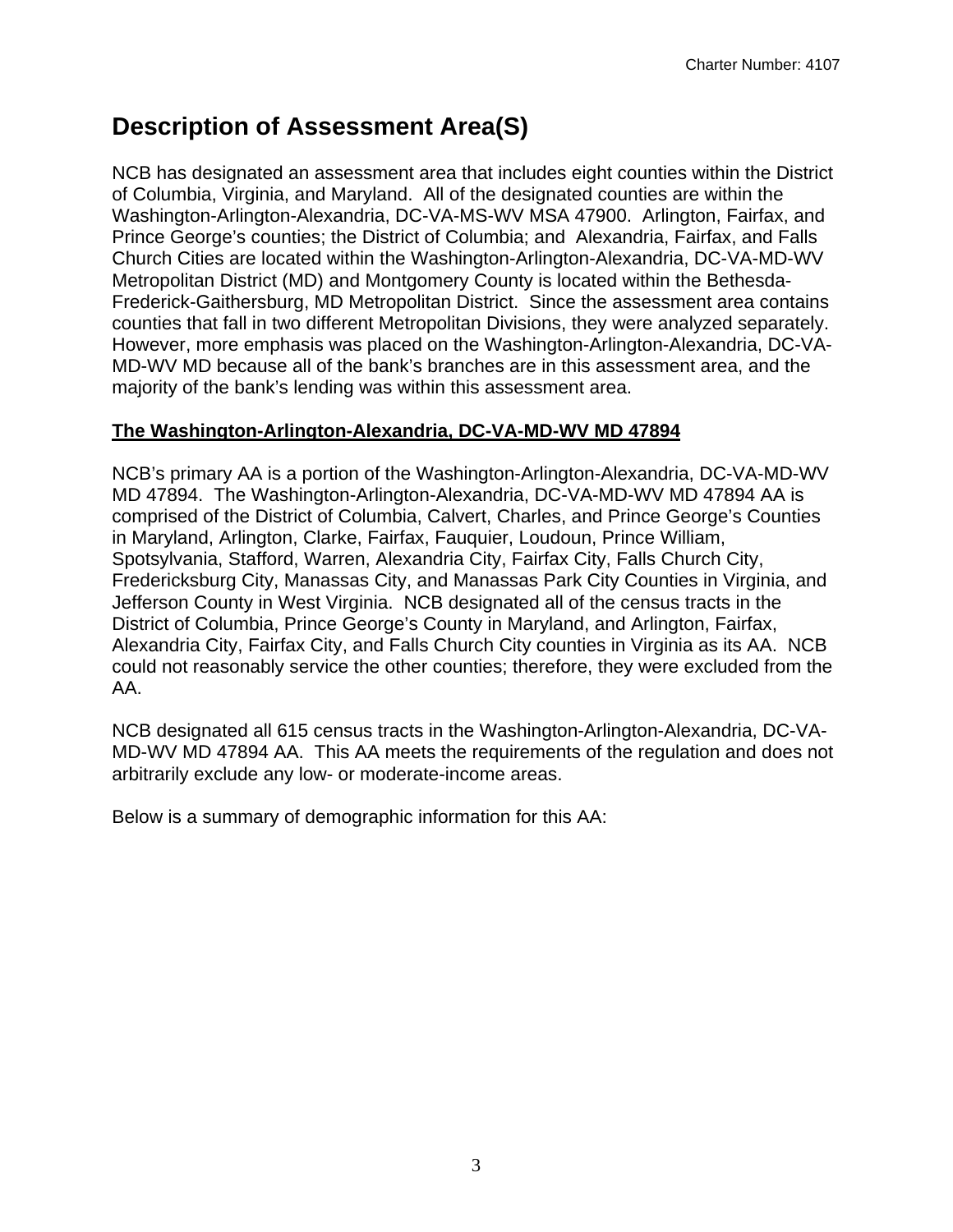|                                         | Demographic Information for the Washington-Arlington-Alexandria, DC-VA-MD, WV MD 47894 AA |         |                             |          |         |         |  |  |
|-----------------------------------------|-------------------------------------------------------------------------------------------|---------|-----------------------------|----------|---------|---------|--|--|
|                                         | #                                                                                         | % Low   | % Moderate                  | % Middle | % Upper | $N/A^*$ |  |  |
| Geographies (Census                     | 615                                                                                       | 11.22   | 27.32                       | 29.27    | 30.89   | 1.30    |  |  |
| Tracts)                                 |                                                                                           |         |                             |          |         |         |  |  |
| Population by                           | 2,692,934                                                                                 | 8.01    | 25.85                       | 31.76    | 34.17   | 0.21    |  |  |
| Geography                               |                                                                                           |         |                             |          |         |         |  |  |
| Owner-Occupied                          | 597,626                                                                                   | 2.97    | 17.86                       | 35.29    | 43.88   | 0.00    |  |  |
| Housing by Geography                    |                                                                                           |         |                             |          |         |         |  |  |
| Businesses by                           | 255,688                                                                                   | 6.41    | 18.12                       | 31.60    | 41.31   | 2.56    |  |  |
| Geography                               |                                                                                           |         |                             |          |         |         |  |  |
| Farms by Geography                      | 2,291                                                                                     | 2.66    | 13.36                       | 41.03    | 42.69   | 0.26    |  |  |
| Family Distribution by                  | 644,425                                                                                   | 7.27    | 24.52                       | 31.96    | 36.24   | 0.01    |  |  |
| Income Level                            |                                                                                           |         |                             |          |         |         |  |  |
| <b>Household Distribution</b>           | 1,047,446                                                                                 | 7.71    | 26.45                       | 31.45    | 34.39   | 0.01    |  |  |
| by Income Level                         |                                                                                           |         |                             |          |         |         |  |  |
| Census Median Family Income (MFI)       |                                                                                           | 76,839  | <b>Median Housing Value</b> |          | 189,321 |         |  |  |
| HUD-Adjusted MFI: 2008                  |                                                                                           | 100,800 | <b>Unemployment Rate</b>    |          | 3.63%   |         |  |  |
| <b>Families Below the Poverty Level</b> |                                                                                           | 6.46%   |                             |          |         |         |  |  |

*Source: 2000 U.S. Census Data; 2009 HUD updated MFI* 

*\*The N/A Category consists of geographies that have not been assigned an income classification.* 

Of the 615 census tracts in the AA, 69 or 11.22 percent are low-income geographies, 168 or 27.32 percent are moderate-income geographies, 180 or 29.27 percent are middle-income geographies, and 190 or 30.89 percent are upper-income geographies. The AA also contains 8 census tracts that have not received an income level classification, representing only 1.30 percent of the AA.

The 2000 U.S. Census reported the total population of the AA at 2,692,934. Within the AA, there are 1,047,446 households and 644,425 families. There are 334,632 housing units, of which, 54 percent are owner-occupied, 41 percent are rental-occupied, and 5 percent are vacant housing units. Approximately 2.97 percent of owner-occupied housing is located in low-income geographies, 17.86 percent in moderate-income geographies, 35.29 percent in middle-income geographies, and 43.88 percent in upperincome geographies. The median housing value is \$189,321.

According to the 2009 business demographics, there are a total of 255,688 businesses in the AA. Approximately 75 percent of the businesses reporting have revenues less than \$1 million, approximately 5 percent have revenues greater than \$1 million, and revenue was not reported for approximately 20 percent of the businesses. Approximately 6 percent of businesses are located in low-income geographies, 18 percent are located in moderate-income geographies, 32 percent are located in middleincome geographies, and 41 percent are located in upper-income geographies.

According to the June 30, 2011 FDIC Summary of Deposit Market Share report, NCB's deposit market share within the Washington-Arlington-Alexandria, DC-VA-MD-WV MSA is 0.17 percent, ranking NCB 36 out of 102 institutions in the AA. NCB's primary competitors are: E\*Trade (2 offices, 18.11 percent market share), Capital One (209 offices, 13.19 percent market share), Wells Fargo Bank (152 offices, 11.82 percent market share), Bank of America (180 offices, 11.29 percent market share), and Suntrust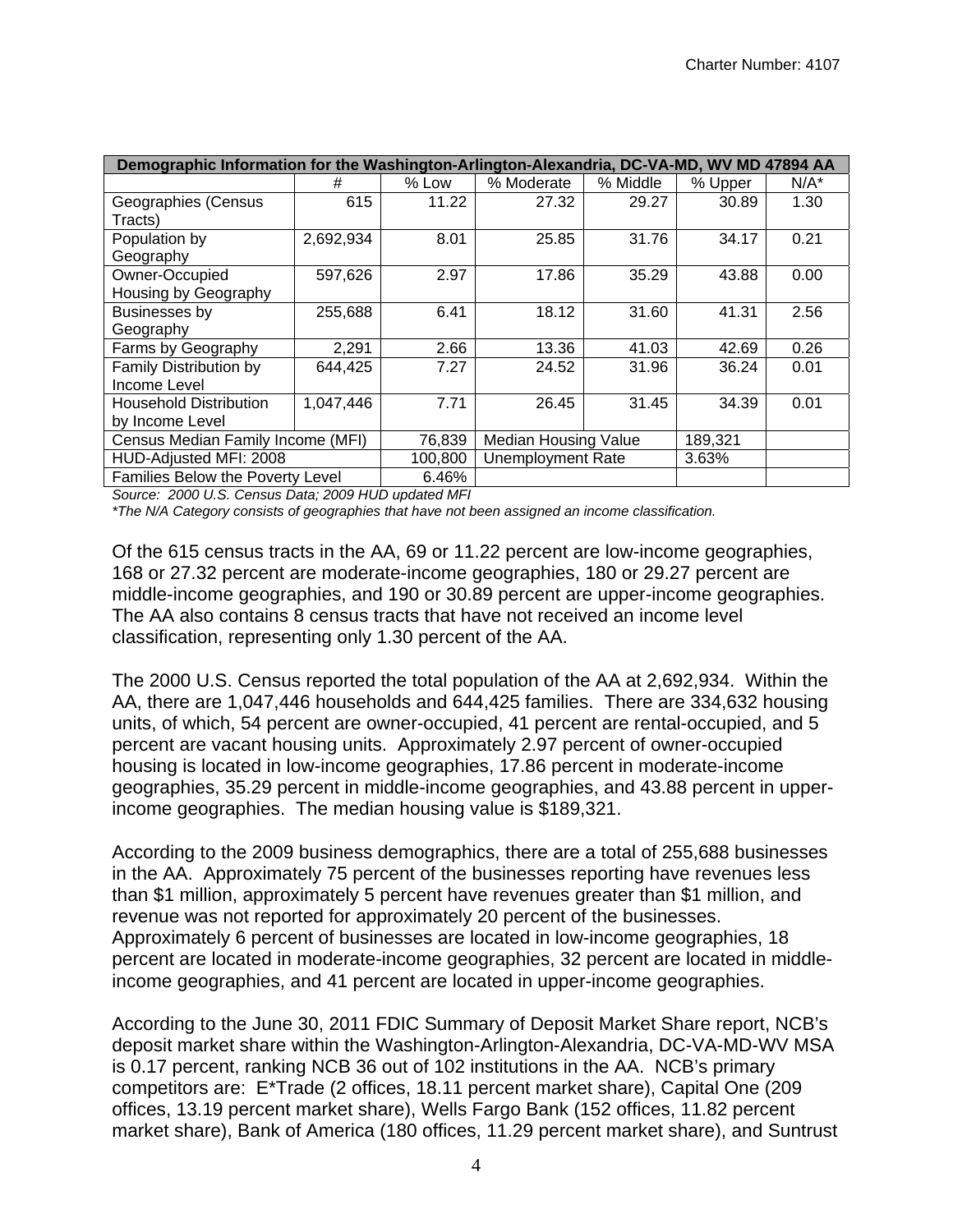Bank (181 offices, 9.06 percent market share).

Major employers and business sectors in this AA continue to be the federal government, technology, construction, international business, and hospitality. Some of the major employers in the Washington DC area include: the U. S. Government (both civilian and military), Lockheed Martin, Corp., Northrup Grumman, and SAIC.

#### **The Bethesda-Frederick-Gaithersburg, MD MD 13644,**

The bank's second AA is a portion of the Bethesda-Frederick-Gaithersburg, MD MD 13644. The Bethesda-Frederick-Gaithersburg, MD MD 13644 is comprised of Frederick County and Montgomery County in Maryland.

NCB designated all 177 census tracts in Montgomery County as its AA. Even though there are no branches or ATMs in Montgomery County, this county is part of the AA because NCB has customers who work in the District of Columbia and utilize NCB's branches and ATMs, but reside and/or operate businesses in Montgomery County. Frederick County was excluded because NCB cannot reasonably service this area. This AA meets the requirements of the regulation and does not arbitrarily exclude any low- or moderate-income areas.

| Demographic Information for the Bethesda-Frederick-Gaithersburg, MD MD 13644 |         |                   |                             |          |         |
|------------------------------------------------------------------------------|---------|-------------------|-----------------------------|----------|---------|
|                                                                              | #       | % Low             | % Moderate                  | % Middle | % Upper |
| Geographies (Census                                                          | 177     | 1.13              | 23.16                       | 39.55    | 36.16   |
| Tracts)                                                                      |         |                   |                             |          |         |
| Population by Geography                                                      | 873,341 | 0.97              | 23.03                       | 42.00    | 34.00   |
| <b>Owner-Occupied Housing</b>                                                | 223,008 | 0.38              | 14.09                       | 44.17    | 41.36   |
| by Geography                                                                 |         |                   |                             |          |         |
| <b>Businesses by Geography</b>                                               | 94,952  | 0.39              | 22.66                       | 40.56    | 36.39   |
| Farms by Geography                                                           | 1,498   | 0.40              | 15.49                       | 45.59    | 38.52   |
| Family Distribution by                                                       | 226,024 | 0.83              | 20.85                       | 41.53    | 36.79   |
| Income Level                                                                 |         |                   |                             |          |         |
| Household Distribution by                                                    | 324,940 | 0.86              | 23.58                       | 42.76    | 32.80   |
| Income Level                                                                 |         |                   |                             |          |         |
| Census Median Family Income (MFI)                                            |         | 90,315            | <b>Median Housing Value</b> |          | 230,387 |
|                                                                              |         |                   |                             |          |         |
| HUD-Adjusted MFI: 2008                                                       | 108,800 | Unemployment Rate |                             | 2.23%    |         |
| Families Below the Poverty Level                                             |         | 3.73%             |                             |          |         |

Below is a summary of demographic information for this AA:

*Source: 2000 U.S. Census Data;* 2009 HUD updated MFI

Of the 177 census tracts in Montgomery County, 2 or 1.13 percent are low-income geographies, 41 or 23.16 percent are moderate-income geographies, 70 or 39.55 percent are middle-income geographies, and 64 or 36.16 percent are upper-income geographies.

The 2000 U.S. Census reported the total population of the AA at 873,341. Within the AA, there are 324,940 households and 226,024 families. There are 334,632 housing units, of which, 67 percent are owner-occupied, 30 percent are rental-occupied, and 3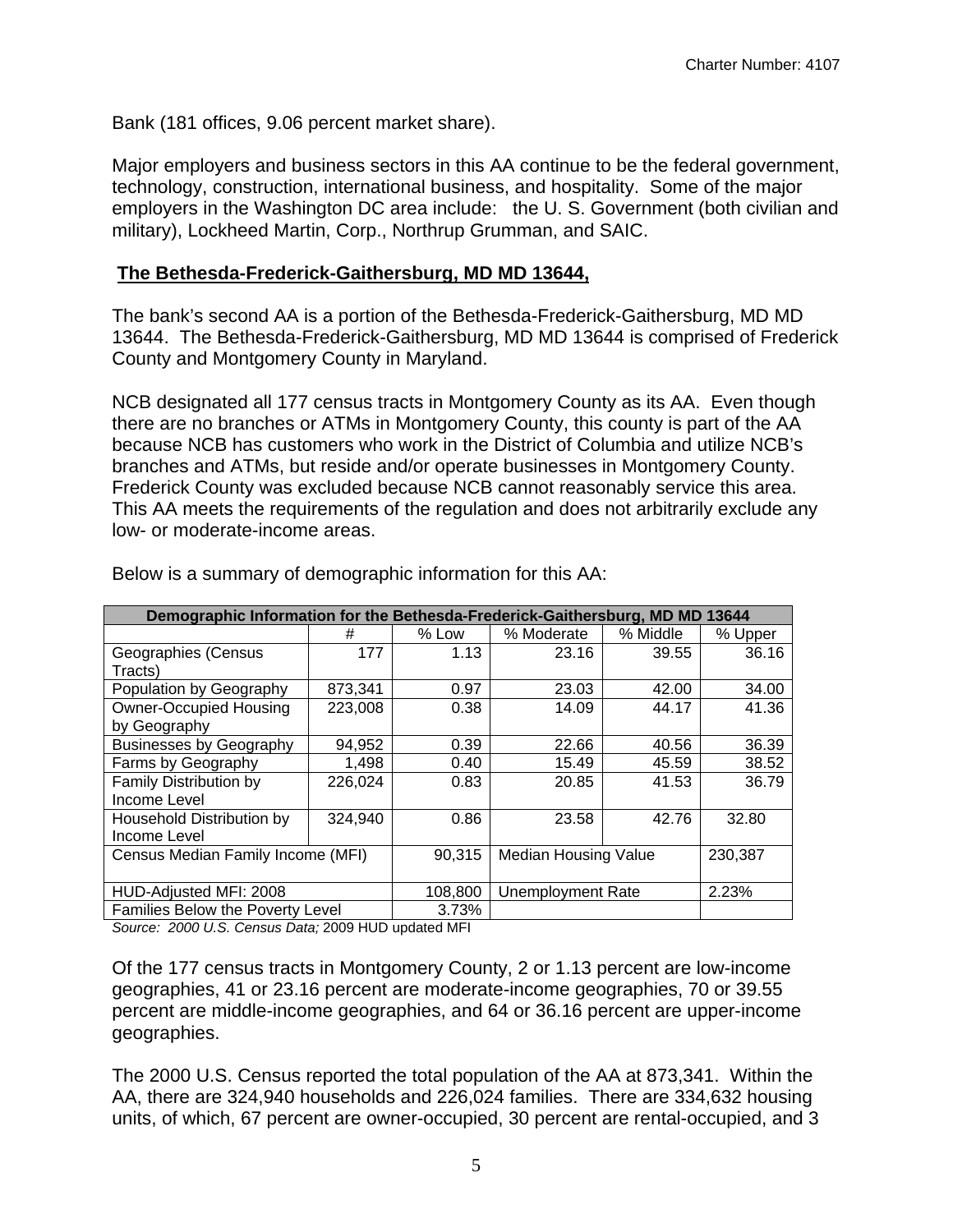percent are vacant housing units. Approximately 0.38 percent of owner-occupied housing is located in low-income geographies, 14 percent in moderate-income geographies, 44 percent in middle-income geographies, and 41 percent in upperincome geographies. The median housing cost is \$230,387.

According to the 2009 business demographics, there are 94,952 businesses in the AA. Approximately 79 percent of the businesses report having revenues less than \$1 million, approximately 5 percent have revenues over \$1 million, and the revenue was not reported for approximately 16 percent of the businesses. Approximately .39 percent of businesses are located in low-income geographies, 23 percent in moderate-income geographies, 41percent in middle-income geographies, and 36 percent in upper-income geographies.

Montgomery County is in close proximity to the nation's capital, and is the home for many federal and advanced technology jobs. There are over 200 biotech companies, employing more than 100,000 workers, within the county along with 19 federal research and regulatory agencies. Montgomery County has the largest number of entrepreneurs than any other jurisdiction in the country and has the largest number of women owned businesses in Maryland.

### **Conclusions with Respect to Performance Tests**

### **LENDING TEST**

NCB's performance under the lending test is "Satisfactory". The loan-to-deposit ratio is more than reasonable. A majority of NCB's primary loan product, business lending, is originated within the combined AA. The record of lending to businesses of different sizes reflects reasonable penetration. The geographic distribution of loans reflects reasonable dispersion of Low- and Moderate- Income (LMI) census tract within the AA.

#### **Loan-to-Deposit Ratio**

**NCB's quarterly average net loan-to-deposit ratio is more than reasonable and meets the standards for outstanding performance.** The bank's quarterly average loan-to deposit (LTD) ratio over the fourteen quarters since the previous CRA examination was 92.32 percent. During this fourteen-quarter period, this ratio ranged from a quarterly low of 82.39 percent to a quarterly high of 100.86 percent. NCB's quarterly average net LTD ratio compared favorably with other national banks of similar size. The quarterly average net LTD ratio for national institutions of similar size was 80.71 percent over the same fourteen quarters. The ratios ranged from a quarterly low of 75.11 percent to a quarterly high of 87.40 percent during that period.

#### **Lending in Assessment Area**

**NCB's lending in the AA is outstanding.** The following table sets forth the percentage of the bank's business lending inside and outside its AA for the review period: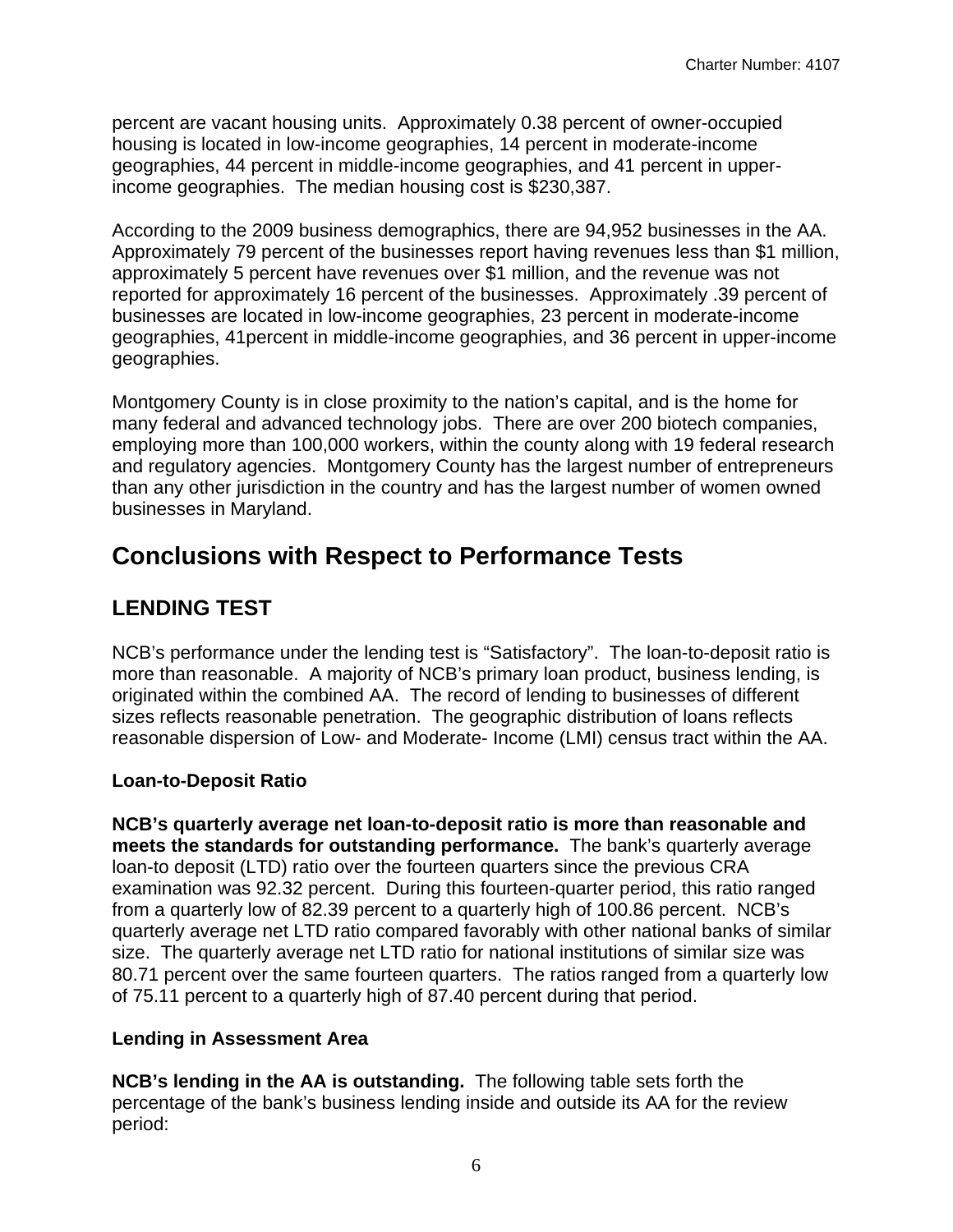| Table 1 - Lending in NCB's AA |     |        |         |      |       |            |                       |          |      |           |  |
|-------------------------------|-----|--------|---------|------|-------|------------|-----------------------|----------|------|-----------|--|
| Number of Loans               |     |        |         |      |       |            | Dollars of Loans(000) |          |      |           |  |
|                               |     | Inside | Outside |      |       | Inside     | Outside               |          |      |           |  |
| Loan Type                     | #   | %      | #       | $\%$ | Гоtal |            | %                     |          | $\%$ | Total     |  |
| <b>Business</b>               | 264 | 92.96  | 20      | .40  | 284   | \$198,094, | 95.04                 | \$10,336 | 4.96 | \$208,430 |  |

*Source: Business loan data 1/1/2009-12/31/2011* 

NCB made a substantial majority of business loans within their AA, which meets the standards for outstanding performance. Throughout the evaluation period, the bank originated 264 loans or 92.96 percent of the number of total business loans within the AA. Additionally, the bank originated 95.04 percent of the dollar volume of loans within the AA.

#### **Lending to Businesses of Different Sizes**

**The distribution of loans, in both metropolitan districts, reflects reasonable penetration and meets the standards for satisfactory performance.** The following charts discuss the bank's performance in each metropolitan district individually:

| Table 2A - Borrower Distribution of Loans to Businesses for the Washington-Arlington-<br>Alexandria, DC-VA-MD, WV MD 47894 AA |        |        |          |      |  |  |  |  |
|-------------------------------------------------------------------------------------------------------------------------------|--------|--------|----------|------|--|--|--|--|
| $>$ \$1,000,000<br>Business Revenues (or Sales)<br>Unavailable/<br>Total<br>$\leq$ \$1,000,000                                |        |        |          |      |  |  |  |  |
|                                                                                                                               |        |        | Unknown  |      |  |  |  |  |
| % of AA Businesses                                                                                                            | 75.10% | 5.37%  | 19.53%   | 100% |  |  |  |  |
| % of Bank Loans in AA by #                                                                                                    | 55.86% | 44.14% | $0.00\%$ | 100% |  |  |  |  |
| % of Bank Loans in AA by \$                                                                                                   | 50.75% | 49.25% | $0.00\%$ | 100% |  |  |  |  |

*Source: Business loan data 1/1/2009-12/31/2011* 

| Table 2B - Borrower Distribution of Loans to Businesses for the Bethesda-Frederick-<br>Gaithersburg, MD MD 13644 |        |        |          |      |  |  |  |  |
|------------------------------------------------------------------------------------------------------------------|--------|--------|----------|------|--|--|--|--|
| > \$1,000,000<br>Business Revenues (or Sales)<br>Unavailable/<br>Total<br>$\leq$ \$1,000,000                     |        |        |          |      |  |  |  |  |
|                                                                                                                  |        |        | Unknown  |      |  |  |  |  |
| % of AA Businesses                                                                                               | 78.74% | 4.98%  | 16.27%   | 100% |  |  |  |  |
| % of Bank Loans in AA by #                                                                                       | 54.76% | 45.24% | $0.00\%$ | 100% |  |  |  |  |
| % of Bank Loans in AA by \$                                                                                      | 61.80% | 28.20% | $0.00\%$ | 100% |  |  |  |  |

*Source: Business loan data 1/1/2009-12/31/2011* 

The distribution of loans to businesses of different sizes in the individual metropolitan district reflects reasonable penetration among businesses of different sizes. NCB's record of lending meets the standard for satisfactory performance. Compared to the percentage of both AA businesses with gross annual revenues less than or equal to \$1 million, NCB's performance is lower in terms of the number of loans and dollar volume originated. Their performance in both areas is considered reasonable when taking into account the strong competition from larger financial institutions in the AA. Additionally, approximately 56 percent and 55 percent, respectively, of the business loan originations (by number) were for loans of \$100,000 or less, which is a good indication that business lending is primarily to small businesses.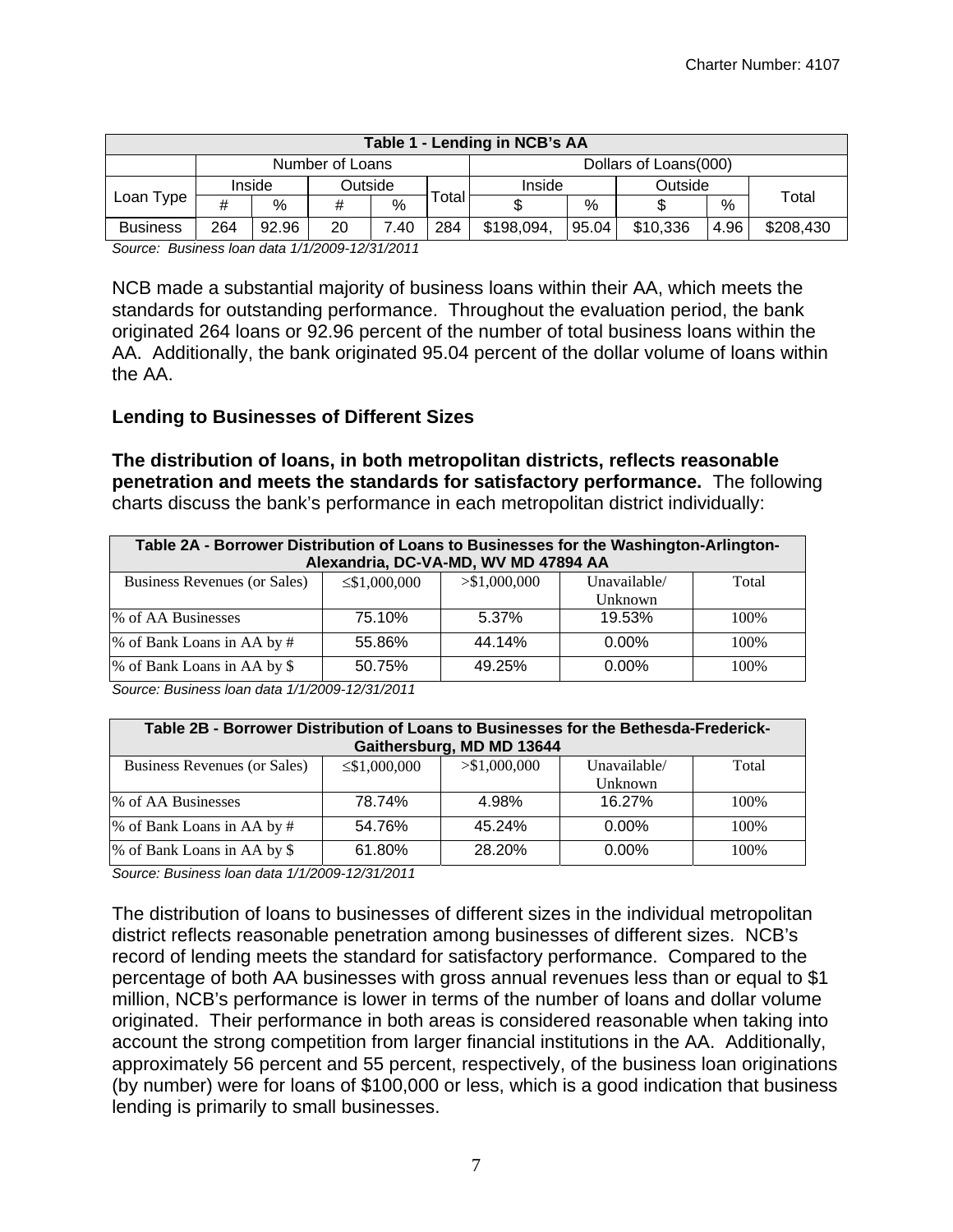#### **Geographic Distribution of Loans**

**The geographic distribution of business loans reflects a reasonable dispersion throughout census tracts of different income levels, and NCB's performance meets the standard for satisfactory performance.** There were no conspicuous gaps identified within NCB's AAs.

#### **The Washington-Arlington-Alexandria, DC-VA-MD-WV MD 47894**

The bank's geographic distribution of business loans reflects reasonable dispersion throughout census tracts of different income levels. The percentage of NCB's business loans made in low-income geographies exceeds the percentage of businesses that are located in these geographies, and exceeds the standards for satisfactory performance. The percentage of business loans NCB made in moderate-income geographies is significantly lower than the percentage of businesses that are located in these geographies and fell below the standards for satisfactory performance. However, considering the level of competition NCB faces from larger institutions within the AA, the geographic distribution meets the standards for satisfactory performance.

| Table 3A – Geographic Distribution of Loans for the Washington-Arlington-Alexandria, DC-VA-MD,<br><b>WV MD 47894 AA</b> |         |       |          |        |                                                                             |       |         |        |
|-------------------------------------------------------------------------------------------------------------------------|---------|-------|----------|--------|-----------------------------------------------------------------------------|-------|---------|--------|
| <b>Census Tract</b>                                                                                                     | Low     |       | Moderate |        | Middle                                                                      |       | Upper   |        |
| *Income Level                                                                                                           |         |       |          |        |                                                                             |       |         |        |
|                                                                                                                         | % of AA | % of  | % of AA  | $%$ of | % of AA                                                                     | % of  | % of AA | $%$ of |
| Loan Type                                                                                                               |         |       |          |        | Businesses   Number   Businesses   Number   Businesses   Number   Businesse |       |         | Number |
|                                                                                                                         |         | οf    |          | οt     |                                                                             | οf    | s       | οf     |
|                                                                                                                         |         | Loans |          | Loans  |                                                                             | Loans |         | Loans  |
| Business Loans                                                                                                          | 6.41%   | 9.91% | 18.12%   | 3.60%  | 31.60%                                                                      | 8.56% | 41.31%  | 77.93% |

The following table details the bank's performance as compared to the percentage of businesses in each census tract income level:

*Source: Business loan data 1/1/2009-12/31/2011* 

 *that have not been assigned an income classification. (\*) There are eight census tracts classified as N/A within the AA, the NA category consists of geographies* 

#### **The Bethesda-Frederick-Gaithersburg, MD MD 13644**

The bank's geographic distribution of business loans reflects poor dispersion throughout census tracts of different income levels, and does not meet the standard for satisfactory performance. NCB did not originate or purchase loans to businesses located in lowincome geographies. However, there were very limited opportunities to lend to businesses in low-income geographies because only 0.39 percent of businesses were located in low-income geographies. The percentage of NCB's business loans made in moderate-income geographies is significantly lower than the percentage of businesses that are located in these geographies. The majority of the bank's lending in this assessment area originated in middle- and upper-income areas, which can be reasonably served through the Friendship Heights branch and ATM located on Wisconsin Avenue. However, servicing the low- and moderate-income areas would be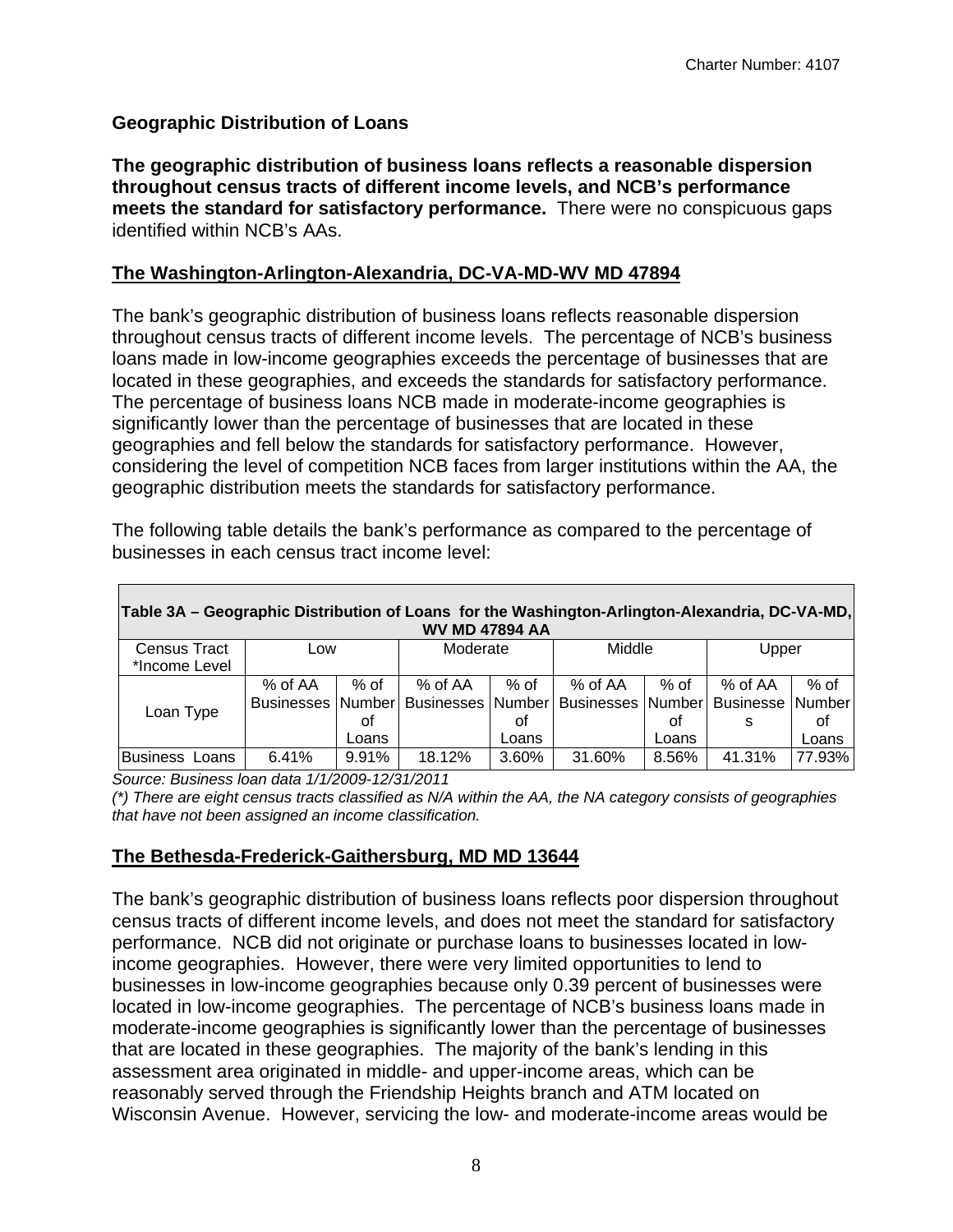challenging given the locations of their current branch and ATM network.

The following table details the bank's performance as compared to the percentage of businesses in each census tract income level:

| Table 3A - Geographic Distribution of Loans for the Bethesda-Frederick-Gaithersburg, MD MD |                   |          |                        |        |                   |        |                           |        |  |
|--------------------------------------------------------------------------------------------|-------------------|----------|------------------------|--------|-------------------|--------|---------------------------|--------|--|
| 13644                                                                                      |                   |          |                        |        |                   |        |                           |        |  |
| Census Tract<br>Income Level                                                               | Low               |          | Moderate               |        | Middle            |        | Upper                     |        |  |
|                                                                                            | % of AA           | $%$ of   | $%$ of AA              | $%$ of | % of AA           | $%$ of | % of AA                   | $%$ of |  |
| Loan Type                                                                                  | <b>Businesses</b> | Number   | <b>Business Number</b> |        | Businesses Number |        | <b>Businesse   Number</b> |        |  |
|                                                                                            |                   | of Loans | es                     | οf     |                   | οt     | s                         | οf     |  |
|                                                                                            |                   |          |                        | Loans  |                   | Loans  |                           | Loans  |  |
| <b>Business Loans</b>                                                                      | 0.39%             | 0.00%    | 22.66%                 | 1.89%  | 40.56%            | 60.38% | 36.39%                    | 37.74% |  |

*Source: Business loan data 1/1/2009-12/31/2011* 

#### **Responses to Complaints**

No complaints concerning NCB's performance in meeting the credit needs of the AA have been received since the preceding evaluation.

### **COMMUNITY DEVELOPMENT TEST**

**The Community Development test is rated satisfactory.** NCB's community development activities in their assessment areas demonstrate satisfactory responsiveness to the community development needs. On a combined basis, the bank provided a total of \$9.7 million in community development loans and \$202 thousand in qualified investments, grants, and donations to help meet community development needs. Bank officers also provided financial expertise to seven community development organizations serving the AA, serving roles including: board members, executive committee members, and treasurer.

#### **Number and Amount of Community Development Loans**

#### **The Washington-Arlington-Alexandria, DC-VA-MD-WV MD 47894**

The bank originated 13 community development loans in its assessment area, throughout the evaluation period, totaling \$6.9 million. The majority of the community development loans were made to small businesses and community development organizations, which assisted in creating new jobs or retaining jobs within the assessment area.

The following table details the bank's annual Community Development lending Washington-Arlington-Alexandria, DC-VA-MD-WV MD 47894.

#### **CD SB Lending January 1, 2009 through**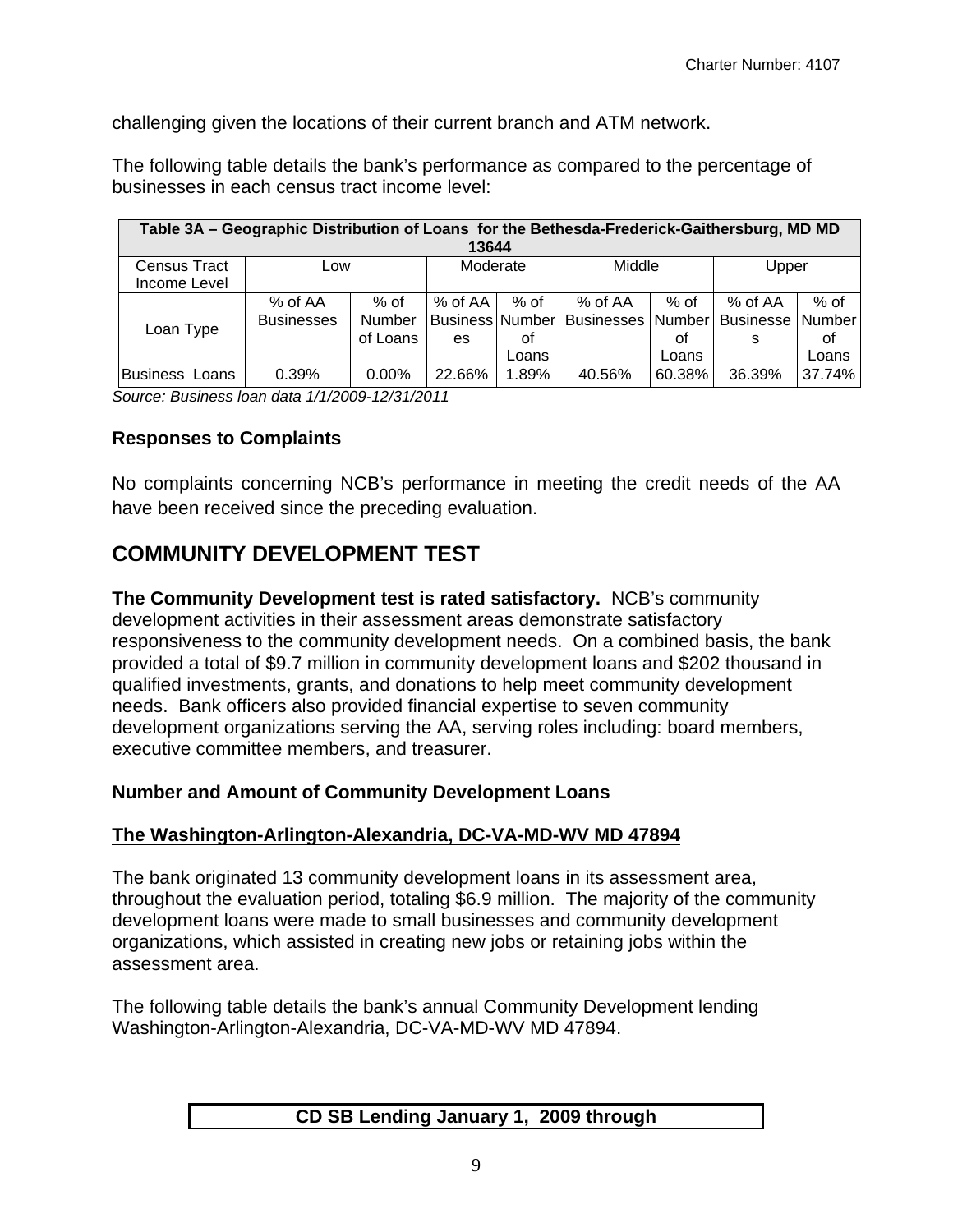| <b>December 31, 2011</b> |                               |             |             |             |  |  |  |  |
|--------------------------|-------------------------------|-------------|-------------|-------------|--|--|--|--|
|                          | 2010<br>2011<br>2009<br>Total |             |             |             |  |  |  |  |
| #                        |                               |             |             |             |  |  |  |  |
| Loans                    |                               |             |             | 13          |  |  |  |  |
|                          |                               |             |             |             |  |  |  |  |
| Loans                    | \$1,900,000                   | \$1,940,000 | \$3,135,000 | \$6,975,000 |  |  |  |  |

#### **The Bethesda-Frederick-Gaithersburg, MD MD 13644**

The bank originated 7 community development loans in its assessment area throughout the evaluation period totaling \$2.7 million. These seven community development loans were made to a small business, in which loan proceeds assisted in retaining jobs within the assessment area.

The following table details the bank's annual Community Development lending within the Bethesda-Frederick-Gaithersburg, MD MD 13644.

| CD SB Lending January 1, 2009 through<br><b>December 31, 2011</b> |                               |           |             |             |  |  |  |  |
|-------------------------------------------------------------------|-------------------------------|-----------|-------------|-------------|--|--|--|--|
|                                                                   | 2010<br>2011<br>2009<br>Total |           |             |             |  |  |  |  |
| #                                                                 |                               |           |             |             |  |  |  |  |
| Loans                                                             |                               |           |             |             |  |  |  |  |
|                                                                   |                               |           |             |             |  |  |  |  |
| .oans                                                             | \$250,000                     | \$850,000 | \$1,618,279 | \$2,718,279 |  |  |  |  |

#### **Number and Amount of Qualified Investments**

During the evaluation period, NCB made grants and donations totaling \$202,500 to benefit fifteen different community groups in the AA. These grants and donations assist these organizations in providing affordable housing, educational, and community services to low- and moderate-income individuals and families within the AA.

NCB made no qualifying investments during the evaluation period. Investment opportunities are limited in the assessment areas and are hard to come by given the bank's size and competition from the larger institutions.

#### **Extent to Which the Bank Provides Community Development Services**

#### **The Washington-Arlington-Alexandria, DC-VA-MD-WV MD 47894**

NCB's service delivery systems are accessible to geographies and individuals of different income levels. No branches have been opened or closed since the last CRA evaluation. Branch and ATM locations are in upper-income geographies; however, are in close proximity to the low- and moderate-income geographies.